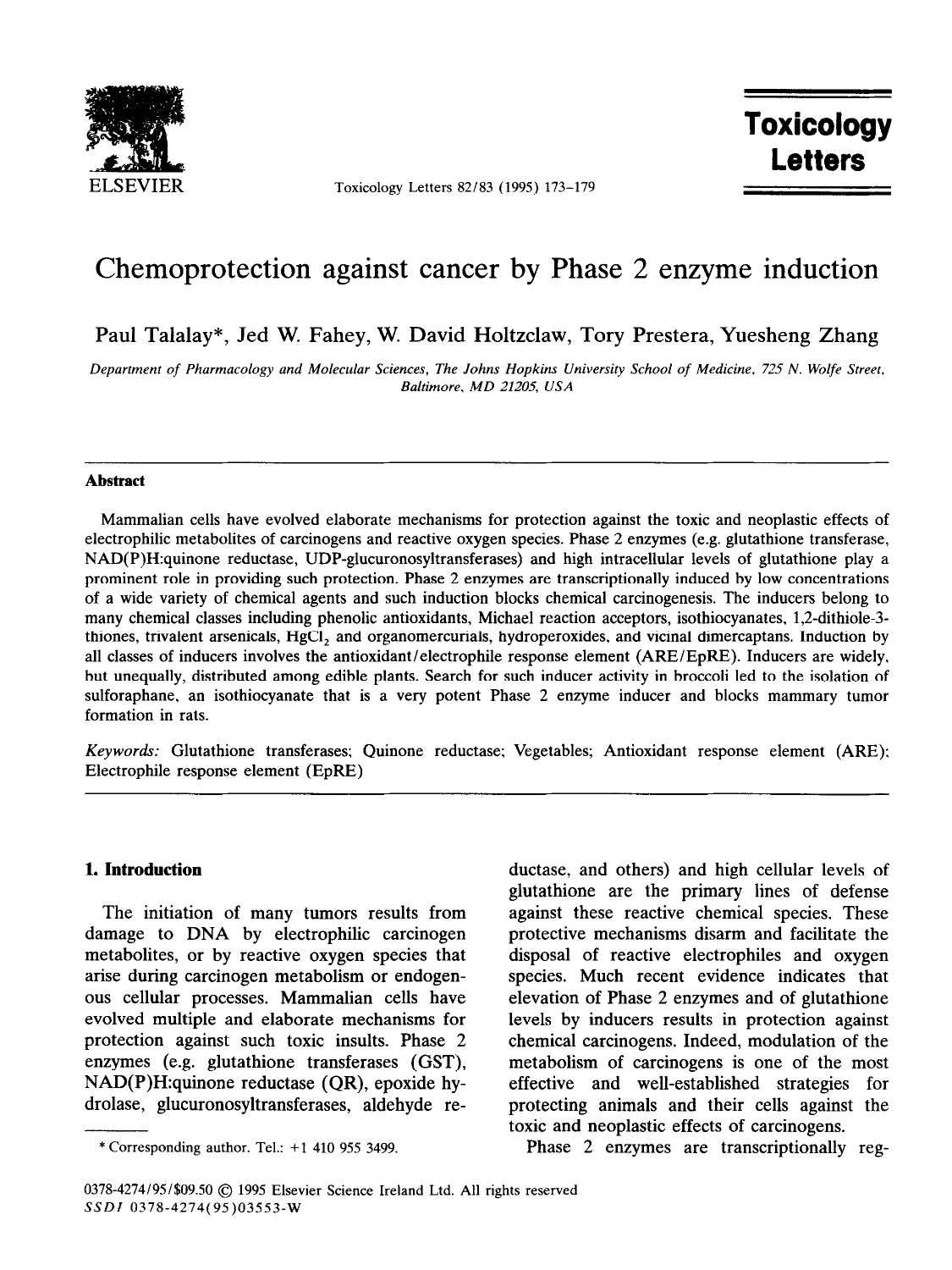ulated in animal cells by low concentrations of a wide variety of chemical agents, many of which are already present in the human diet  $[1-3]$ . Consequently, specific modification of the human diet to increase the consumption of phytochemicals that induce Phase 2 enzymes is an attractive, safe, and promising strategy for decreasing the risk of developing cancer. Implementation of this strategy requires: (a) identification of effective inducers and determination of their inducer potencies; (b) elucidation of the chemistry and molecular mechanisms of action of inducers; (c) identification of edible plants rich in inducer activity; (d) demonstration that such plants can raise Phase 2 enzymes when administered to animals and to humans; (e) trials in humans with short-term surrogate biomarkers for the protected state; and (f) ultimate demonstration of risk reduction in human populations at high risk of developing cancer. This brief account reviews progress in achieving these objectives.

## 2. **Detection and identification of Phase 2 enzyme inducers and measurement of their potencies**

Since Phase 2 enzymes are generally induced coordinately in many tissues and in cells in culture, we have selected a single enzyme as a marker for induction. Quinone reductase (QR) is a convenient representative enzyme because it is widely distributed in mammalian tissues, is easily measured, and shows a large inducer response (as much as  $10-$  to  $12$ -fold in some tissues) [4]. A highly suitable and robust cell line for studying induction of this enzyme is the Hepa lclc7 murine hepatoma line [l]. Measurement of QR activity directly (by a coupled tetrazolium dye assay) on digitonin extracts of cells grown in 96-well microtiter plates and exposed to serial dilutions of the inducer (a single chemical compound, a mixture, or a plant extract) provides an accurate assessment of inducer activity [5,6]. The specific activity of the enzyme can then be obtained by relating the activity to cell mass or protein concentration. A convenient index of inducer potency is the concentration required to

double (CD) the specific activity of QR. Inducers vary enormously in potency, with CD values ranging from low nanomolar to high millimolar concentrations.

The availability of mutant Hepa lclc7 cells that are defective in cytochrome P-450 activity or in Aryl hydrocarbon *(Ah)* receptor function provides the means for distinguishing monofunc*tional* inducers (that elevate Phase 2 enzymes selectively) from *bifunctional* inducers (that upregulate both Phase 1 and Phase 2 enzymes) [7,8]. This distinction is important because some cytochromes P-450 (e.g. 1Al and lA2) are involved in activation of carcinogens, whereas Phase 2 enzymes mostly catalyze detoxication reactions. Monofunctional inducers are therefore preferred as agents for achieving chemoprotection in humans.

## **3. The chemistry of inducers**

The development of detailed understanding of the chemical requirements for inducer activity has been a continuing effort in our laboratory since the demonstration that phenolic antioxidants exerted their major chemoprotective activity by virtue of the induction of glutathione transferases and other Phase 2 enzymes [9,10]. The first insight into the chemistry of inducers was obtained from studies of structural analogues of BHA [11], a chemoprotective antioxidant that is widely used as a food additive. These studies pointed to tert-butylhydroquinone, a metabolite of BHA, as probably the active species responsible for the inducer activity of BHA.

Major information on the chemistry of inducers was obtained from studies of analogues of tert-butylhydroquinone in which the orientation of the diphenolic hydroxyl groups was changed from 1,4-diphenols to 1,2- or 1,3-diphenols. The results were clear-cut: only the 1,2-diphenols (catechols) or the 1,4-diphenols (hydroquinones) were inducers, whereas the 1,3-diphenols (resorcinols) were inactive, and the presence or absence of other ring substituents was relatively unimportant in specifying inducer activity [12].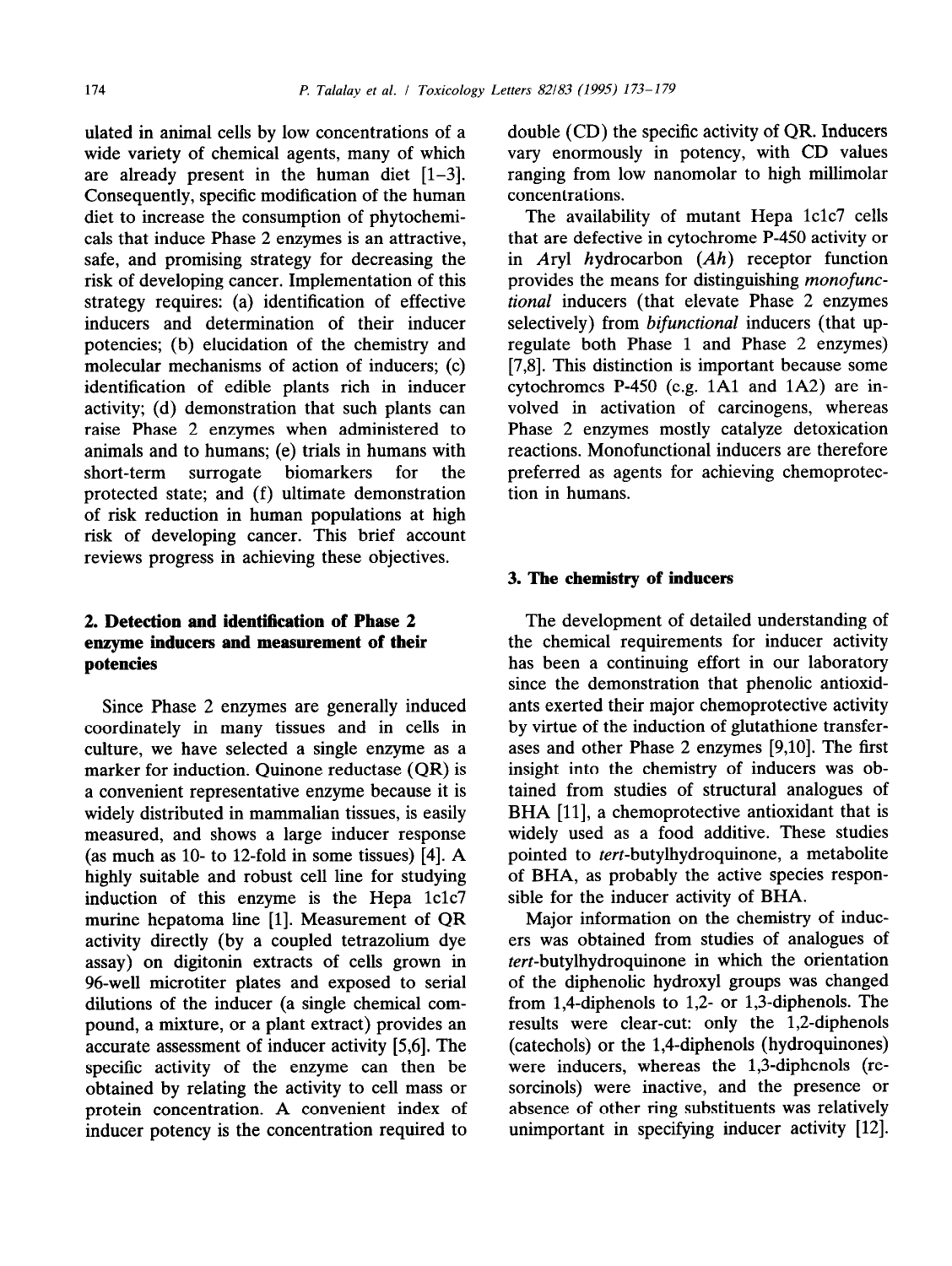These results clearly implicated redox lability in inducer function, since catechols and hydroquinones can be readily oxidized to the corresponding quinones, whereas resorcinols cannot undergo such conversions. These experiments did not, however, reveal whether the quinone products or the redox process itself (perhaps the reactive oxygen species generated) was responsible for induction. This issue was resolved by the finding that many highly electrophilic Michael reaction acceptors (olefins or acetylenes conjugated to electron-withdrawing groups) were inducers, and that their potency generally paralleled their reactivity in the Michael reaction [2]. Since quinones are excellent Michael reaction acceptors, the inducer activity of 1,2- and 1,4 diphenols is therefore dependent upon their oxidation to quinones.

The chemistry of inducers was subsequently greatly expanded [13,14] with the observation that, in addition to oxidizable diphenols (and corresponding phenylenediamines) and Michael reaction acceptors, the following classes of compounds are also efficient inducers: isothiocyanates, 1,2-dithiole-3-thiones, trivalent arsenicals, mercury(I1) salts and organic mercurials, and hydroperoxides. These inducers share almost no structural similarities (in the sense of complementarity to a receptor), but are all electrophiles, capable of reacting with sulfhydryl groups. These findings suggested that the signaling of induction involves a primary interaction with a highly reactive sulfhydryl group, or possibly two vicinal sulfhydryl groups, since trivalent (but not pentavalent) arsenicals are excellent inducers. It was therefore somewhat surprising that several compounds carrying vicinal sulfhydryl groups (e.g. 2,3-dimercapto-1-propanol (BAL)), but not monothiols, were also efficient inducers [13,14]. Although these compounds are nucleophiles rather than electrophiles, they can, like all other inducers, modify sulfhydryl groups by redox reactions. We conclude that the following general properties characterize all known inducers: (a) most are electrophiles (including quinones and Michael reaction acceptors); (b) all react with sulfhydryl groups by virtue of their electrophilicity, or by participating in redox reactions; and (c) most inducers are substrates for glutathione transferases [15].

## **4. Presence of Phase 2 enzyme inducers in edible plants**

The extensive evidence that increased consumption of fruit and vegetables is associated with reduced risk to developing cancer [16], naturally raised the issue whether at least some of these effects might be due to the presence of Phase 2 enzyme inducers in edible plants. When the inducer potencies of organic solvent extracts of a variety of commonly-consumed plants were measured, there were marked differences depending on genus, species, and even variety [6]. Cruciferous plants (e.g. broccoli, cabbage, cauliflower, kale) were particularly rich sources of inducer activity. We selected broccoli for detailed study because extracts tended to have high inducer activity and broccoli was already consumed in substantial quantities in the Western world. One cultivar of broccoli (SAGA) was particularly rich in inducer activity. Reverse phase HPLC and other forms of chromatography showed that the majority of the inducer activity of Saga broccoli was attributable to a single compound, an isothiocyanate: sulforaphane  $(CH_3-S(O)-(CH_2)_4-N=C=S)$  [17]. Sulforaphane, which had been previously isolated from cabbage  $[18]$  and had also been synthesized  $[19]$ , was found to be an exceedingly potent QR inducer in murine hepatoma cells; indeed it is the most potent naturally occurring inducer so far identified. When fed to mice. sulforaphane induced both QR and glutathione transferases in several tissues [17].

Analogues of sulforaphane that differ in the state of oxidation of the methylthio group and the length of the methylene bridge, i.e.  $CH_3S(O)$ <sub>m</sub> (CH<sub>2</sub>)<sub>n</sub>N=C=S, where  $m = 0, 1$ , or 2 and  $n = 3$ , 4 or 5, were prepared and tested for inducer activity in murine hepatoma cells [17]. Sulforaphane was the most potent inducer. The sulfoxides and the sulfones were more potent than the sulfides, and the compounds with four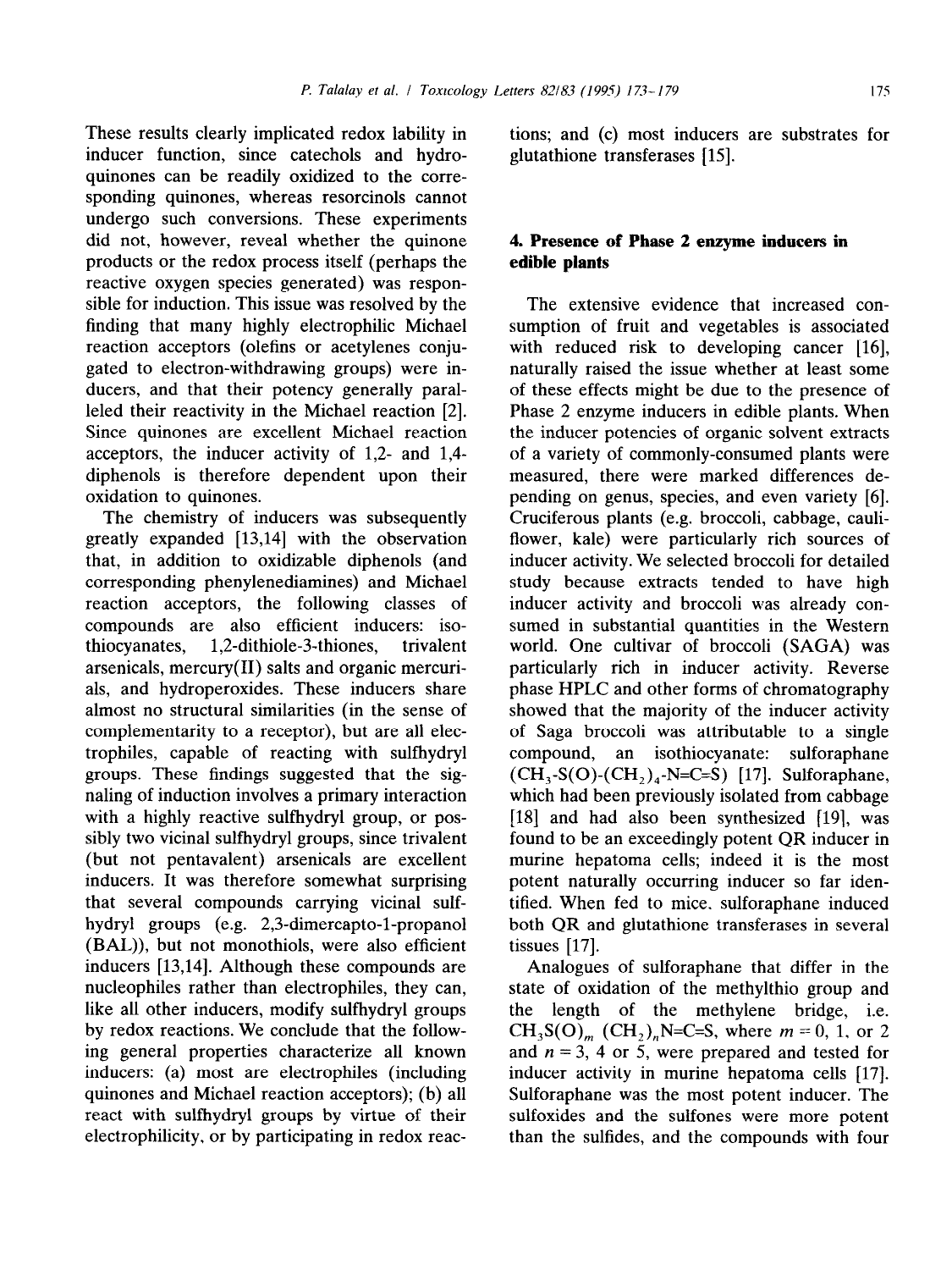or five methylene groups were more potent than those with only three methylene groups.

The methyl sulfinyl function of sulforaphane was very important for inducer activity since n-hexyl-N=C=S was a much weaker inducer than sulforaphane [20]. Interestingly, the methyl sulfinyl group ( $CH<sub>3</sub>SO<sub>-</sub>$ ) could be replaced by an acetyl group  $(CH<sub>3</sub>CO<sub>-</sub>)$  without changing the inducer activity significantly. Consequently a number of cyclic analogues were designed in which the distance between the  $CH<sub>3</sub>CO<sub>z</sub>$  and the -NCS groups was varied. Among the most potent inducers were certain acetylnorbornyl-NCS analogues, some of which were comparable in inducer potency to sulforaphane [20].

Although the majority of the inducer activity of extracts of SAGA broccoli was attributable to sulforaphane, we have shown recently that such extracts also contain lesser quantities of erucin (the sulfide analogue). Since erucin has only about one-sixth the inducer potency of sulforaphane, it makes only a minor contribution to the total inducer activity of SAGA broccoli extracts. In connection with our conclusion that sulforaphane is the principal Phase 2 enzyme inducer of SAGA broccoli extracts, we now realize that the conditions of isolation of sulforaphane involved the preparation of aqueous homogenates of broccoli that were then lyophilized [17]. More recent experiments indicate that these conditions were favorable for hydrolysis of glucoraphanin (the glucosinolate precursor of sulforaphane) by the coexisting thioglucosidase, myrosinase. It is therefore very likely that in the intact plant a significant proportion of the isolated sulforaphane exists as its glucosinolate.

#### 5. **Antitumor effects of sulforaphane**

Sulforaphane and its norbornyl-NCS analogues were tested in the single dose DMBA (7,12\_dimethylbenzanthracene) mammary tumor model in Sprague-Dawley rats [21]. The chemoprotectors were administered by gavage for 3 days before the DMBA, on the day of carcinogen treatment, and on the following day. Under these circumstances, there was a substantial, dose-dependent reduction in the incidence of mammary tumors that developed. In addition, there was a reduction in both the multiplicity (number of tumors per rat) and the size of the tumors, and tumor appearance was delayed. Sulforaphane and one of the acetylnorbornyl isothiocyanates were of similar potencies in their ability to block tumor development.

The observation of antitumor effects of sulforaphane and its analogues was not altogether surprising, because such properties had already been recognized in other isothiocyanates [22]. However, the finding of the high inducer and anticarcinogenic properties of sulforaphane encouraged us to undertake a systematic search for anticarcinogenic enzyme inducers in edible plants. The results confirmed the validity of the strategy of searching for naturally-occurring chemoprotectors in plants (and designing analogues) based on monitoring inducer potency. We are aware of only three prior examples of this approach: the prediction of the tumor blocking activity of a 1,2-dithiole-3-thione (oltipraz) [23,24], isolation of two terpenoids from green coffee beans [25]; and the demonstration of the blocking activity of the Michael acceptor dimethyl fumarate on hepatic tumor formation in  $A^{vy}/A$  mice (Y. Zhang and P. Talalay, unpublished observations).

# 6. **Molecular mechanisms of the regulation of Phase 2 enzyme induction**

The rational development of more effective chemoprotective Phase 2 enzyme inducers would be greatly facilitated by a detailed understanding of the molecular mechanisms underlying the regulation of these enzymes. As noted above, the inducers belong to at least eight different chemical families that have few common characteristics apart from their electrophilic reactivity and their ability to interact with sulfhydryl groups either by nucleophilic substitution or oxidoreductions. The proposal that a primary covalent interaction with sulfhydryl groups of a 'target' protein generates the signal for induction is supported not only by the propensity of all inducers to react with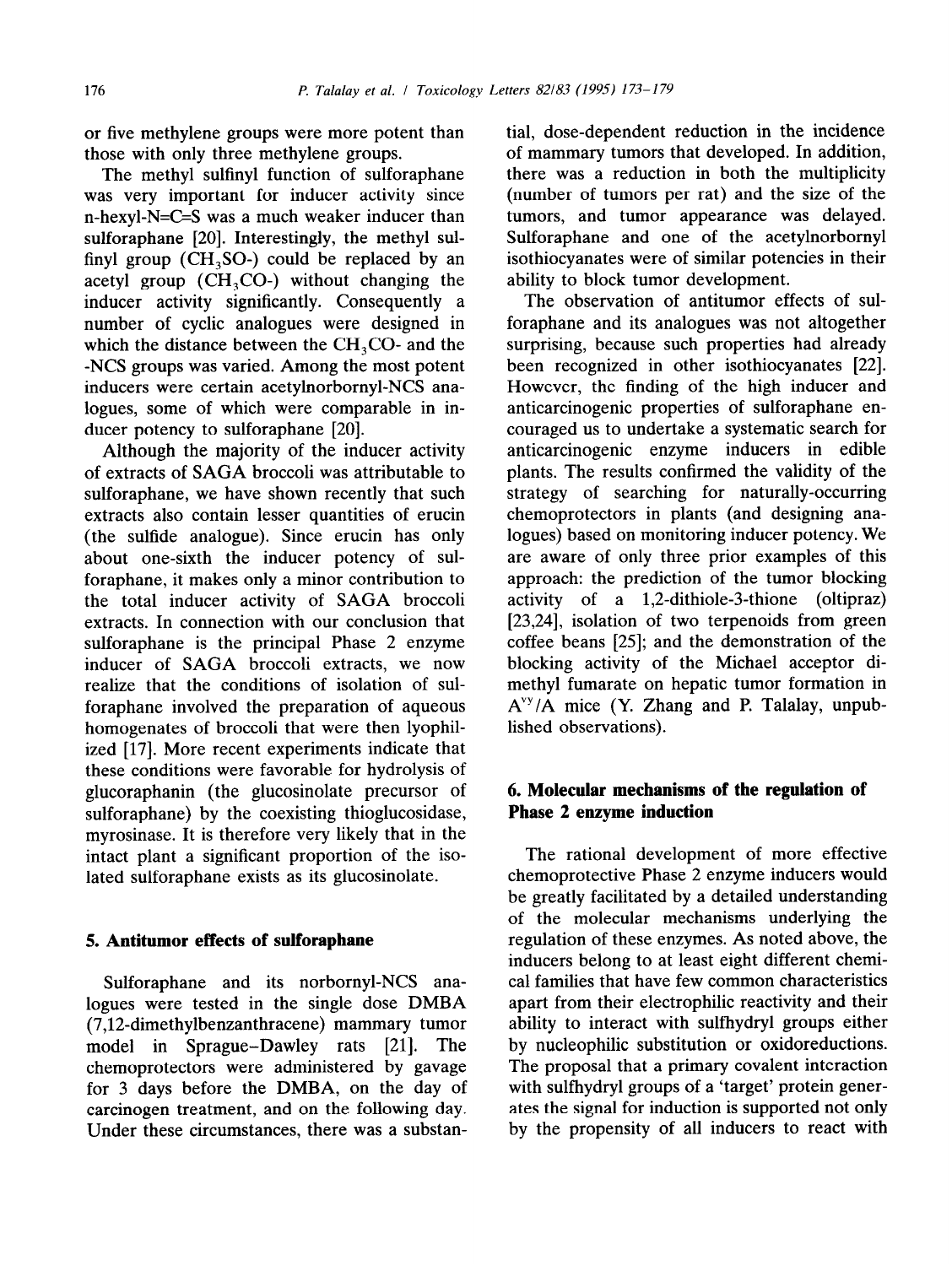sulfhydryl groups, but also by the finding that inducer potency is related to avidity for sulfhydryl groups. This is illustrated by the general correlation between inducer potency and the reactivity of inducers in the Michael reaction [2]. Furthermore, inducer potency of a series of heavy metals correlates with their affinity for sulfhydryl groups, i.e.  $Hg^{2+} > Cd^{2+} > Zn^{2+}$  [26]. The exceptionally high inducer potency of trivalent arsenicals strongly suggests that vicinal sulfhydryl groups that can form cyclic thioarsenites may be involved in the inducer signalling. If we postulate that all inducers must interact with an intracellular 'target protein' in order to initiate the events resulting in enhanced transcription, it seems likely that the cognate sulfhydryl group(s) on this protein must be extremely reactive in comparison to other sulfhydryl groups, otherwise it would be difficult to envisage how the inducers could evade reaction with the very high concentrations of glutathione that prevail in the cytosol (3-8 mM). However, if, as is entirely possible, the ultimate inducing species were the glutathione conjugates of the inducers, these might then be transported to the target protein and there undergo cleavage by the more reactive vicinal sulfhydryl groups of the target protein.

Much more specific information is available on the precise regulatory regions of the genes that are transcriptionally activated by exposure to inducers. Deletion analyses of the upstream regions of the glutathione transferase Ya gene of rat and mouse liver have identified nearly identical 41-bp enhancer regions that respond to the aforementioned inducers [27-311. When these DNA segments were inserted into plasmids designed for heterologous gene expression, and the resulting plasmids were transfected into hepatoma cells, responses to inducers were observed. The controlling elements have been further narrowed to regions termed the Antioxidant Response Element (ARE) [29] or the Electrophile Response Element (EpRE) [30,31], for which the consensus sequence G(or A)TGACNNNGC has been assigned. The mouse GST Ya gene contains two of these elements separated by five base pairs, whereas the rat GST Ya gene contains only one element. Similar sequences have also been identified in the upstream regions of the human and rat QR genes (reviewed in [32]).

In a recent study [13,14], we inserted the 41-bp enhancer elements derived from the 5'-upstream region of the mouse liver GST Ya gene together with its promoter into plasmids capable of expressing human growth hormone as reporter. These plasmids were transfected into hepatoma cells, and the concentration dependence of growth hormone expression was measured for 28 inducers belonging to all known chemical classes of inducers. The potencies of these compounds in driving heterologous gene expression were then compared with their potencies as inducers of QR in hepatoma cells. Although these potencies spanned nearly four orders of concentration magnitude, they were very similar in the two systems. Furthermore six structurally related compounds were inactive in both systems. These results led to the unequivocal conclusion that the transcriptional activation evoked by all classes of inducers could be fully accounted for by activation of the 41-bp element containing the ARE/ EpRE.

The nature of the ARE/EpRE and its transcriptional binding factors has been controversial. The issue is whether the ARE/EpRE has the properties of phorbol ester responsive elements (TRE) (and is regulated by binding of AP-1 factors such as  $c$ -*fos* and  $c$ -*jun*) [31], or whether ARE/EpRE involves distinctly different mechanisms and transcription factors [33]. Although the consensus TRE sequence [TGAC(or G)TC(or A)A] bears some resemblance to the ARE/EpRE consensus sequence, it lacks the critical 3'-terminal GC bases. This question has been recently examined in several laboratories. In our experiments [34], the behavior to inducers of the above-described growth hormone reporter construct containing the 41-bp ARE/EpRE region derived from the mouse GST Ya gene was compared with the behavior of the same construct in which the ARE/EpRE elements were replaced by one or two consensus phorbol ester response elements (TRE). The wild-type sequence was highly activated by monofunctional inducers of various chemical types, but the con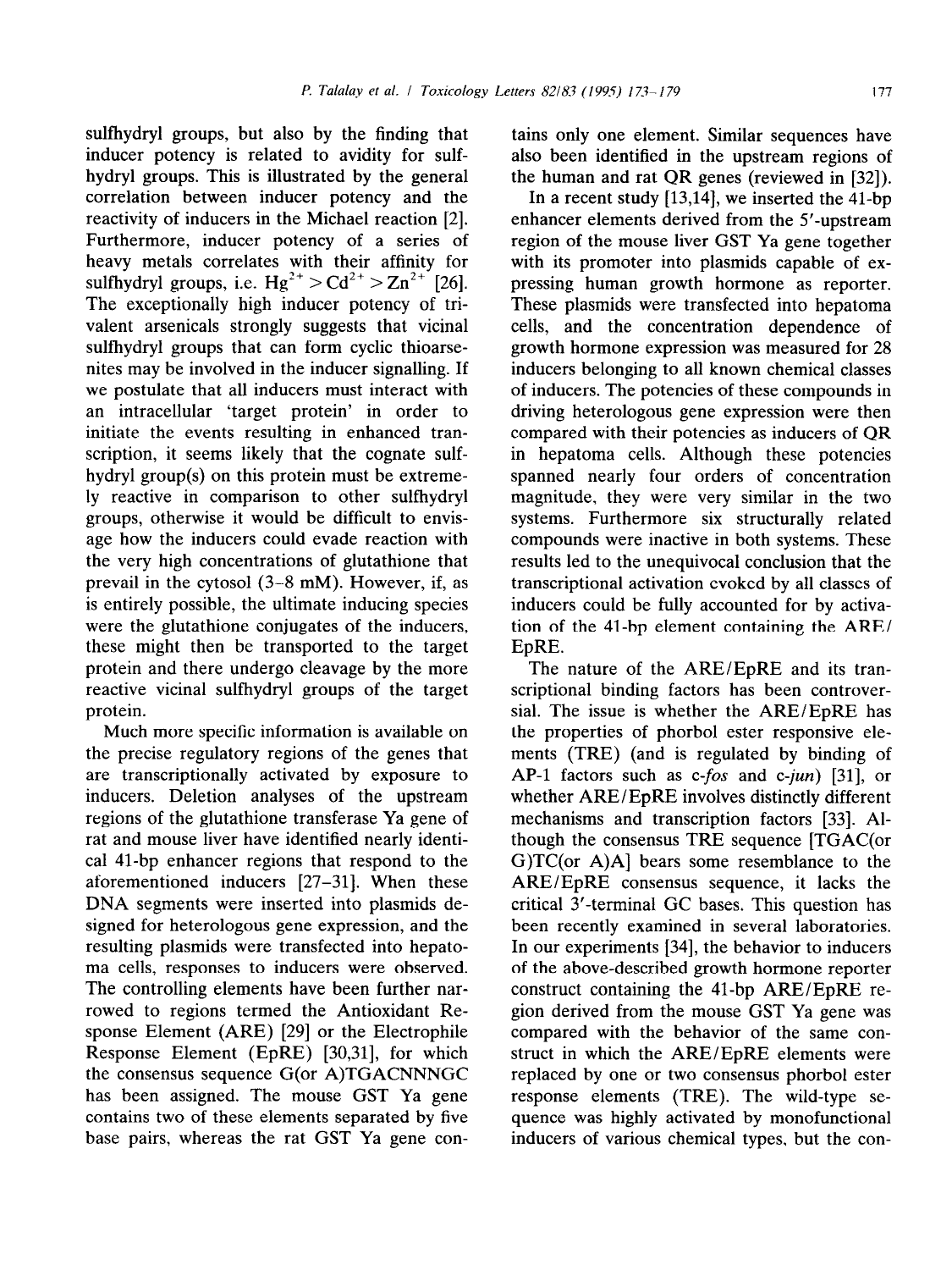structs in which the ARE/EpRE sequences were mutated to TRE were not responsive. Furthermore, transfection of the ARE/EpRE reporter construct into F9 cells, which lack endogenous TRE binding proteins, produced substantial stimulation of growth hormone synthesis by the same inducers that also induced QR enzyme activity in untransfected F9 cells. These results strongly favor the view not only that the ARE/ EpRE mediates the induction response to the various types of inducer, but also that this process is independent of phorbol ester responsive elements. This conclusion is supported by independent lines of evidence from other laboratories [35,36].

## **Acknowledgements**

These studies were supported by Grants from the National Cancer Institute, Department of Health and Human Services (PO1 CA 44530) and the American Institute for Cancer Research, Washington, DC.

## **References**

- [1] De Long, M.J., Prochaska, H.J. and Talalay, P. (1986) Induction of NAD(P)H:quinone reductase in murine hepatoma cells by phenolic antioxidants, azo dyes and other chemoprotectors. A model system for the study of anticarcinogens. Proc. Natl. Acad. Sci. USA 82, 8232- 8236.
- [2] Talalay, P., De Long, M.J. and Prochaska, H.J. (1988) Identification of a common chemical signal regulating the induction of enzymes that protect against chemical carcinogenesis. Proc. Nat]. Acad. Sci. USA 85. 8261- 8265.
- *[31*  Talalay, P. (1989) Mechanisms of induction of enzymes that protect against chemical carcinogenesis. Adv. Enz. Regul. 28, 237-250.
- 141 Benson, A., Hunkeler, M.J. and Talalay, P. (1980) Increase of NAD(P)H:quinone reductase by dietary antioxidants. Possible role in protection against carcinogenesis and toxicity. Proc. Nat]. Acad. Sci. USA 77. 5216-5220.
- [51 Prochaska, H.J. and Santamaria, A.B. (1988) Direct measurement of NAD(P)H:quinone reductase from cells cultured in microtiter wells: a screening assay for

anticarcinogenic enzyme inducers. Anal. Biochem. 169. 328-336.

- 161 Prochaska, H.J., Santamaria, A.B. and Talalay, P. (1992) Rapid detection of inducers of enzymes that protect against carcinogens. Proc. Natl. Acad. Sci. USA 89, 2394-2398.
- [71 De Long, M.J., Santamaria, A.B. and Talalay, P. (1987) Role of cytochrome  $P_1-450$  in the induction of NAD(P)H:quinone reductase in a murine hepatoma cell line and its mutants. Carcinogenesis 8, 1549-1553.
- [8] Prochaska, H.J. and Talalay, P. (1988) Regulatory mech anisms of monofunctional and bifunctional anticarcinogenic enzyme inducers in murine liver. Cancer Res. 48, 4776-4782.
- [91 Benson, A.M., Batzinger. R.P., Ou, S-Y.L.. Bueding, E., Cha, Y.-N. and Talalay. P. (1978) Elevation of hepatic glutathione S-transferase activities and protection against mutagenic metabolites of benzo $[a]$ pyrene by dietary antioxidants. Cancer Res. 38, 4486-4495.
- [10] Benson, A.M., Cha, Y.-N., Bueding, E., Heine, H.S. and Talalay, P. (1979) Elevation of extrahepatic glutathione S-transferase and epoxide hydratase activities by 2(3) tert-butyl-4-hydroxyanisole. Cancer Res. 39. 2971-2977.
- [11] Prochaska, H.J., Bregman, H.S., De Long, M.J. and Talalay, P. (1985) Specificity of induction of cancer protective enzymes by analogues of tert-butyl-4-hydroxyanisole (BHA). Biochem. Pharmacol. 34, 3909-3914.
- 1121 Prochaska, H.J., De Long, M.J. and Talalay, P. (1985) On the mechanism of induction of cancer protective enzymes: a unifying proposal. Proc. Natl. Acad. Sci. USA 82, 8232-8236.
- [13] Prestera, T., Holtzclaw, W.D., Zhang, Y. and Talalay, P. (1993) Chemical and molecular regulation of enzymes that detoxify carcinogens. Proc. Natl. Acad. Sci. USA 90, 2%5-2969.
- [14] Prestera, T., Spencer, S.R., Wilczak, C., Zhang, Y. and Talalay, P. (1993) The electrophile counterattack response: Protection against neoplasia and toxicity. Adv. Enz. Regul. 33. 281-296.
- [I51 Spencer, S.R., Xue, L., Klenz, E.M. and Talalay. P. (1991) The potency of inducers of NAD(P)H:(qumone acceptor) oxidoreductase parallels their efficiency as substrates for glutathione transferases. Structural and electronic correlations. Biochem. J. 273, 711-717.
- [16] Block, G., Patterson, B. and Subar, A. (1992) Frui vegetables, and cancer prevention: a review of the epidemiological evidence. Nutr. Cancer 18, 1-29
- 1171 Zhang, Y., Talalay, P., Cho, C.-G. and Posner, G.H. (1992) A major inducer of anticarcinogenic protective enzymes from broccoli: isolation and elucidation of structure. Proc. Natl. Acad. Sci. USA 89, 2399-2403.
- [18] Procházka, Z., Sanda, V. and Jirousek, L. (1959) Iso thiocyanate im Wirsing- und Rosenkohl. Collection Czechoslov. Chem. Commun. 24. 3606-3610.
- [19] Schmid, H. and Karrer, P. (1948) Synthese der racemi chen und der optisch aktiven Formen des Sulforaphans. Helv. Chim. Acta 31, 1497-1505.